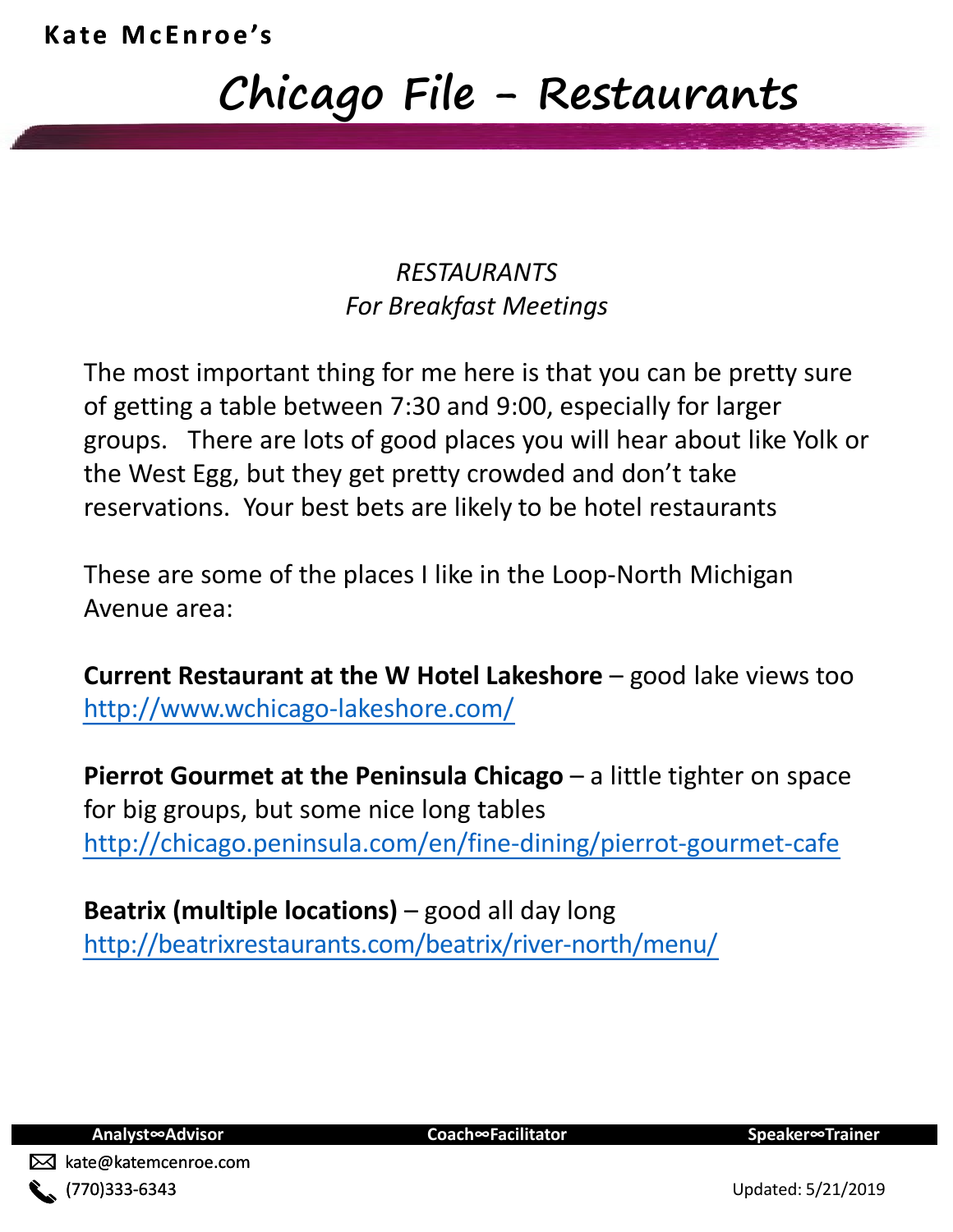### **Kate McEnroe's**

# **Chicago File - Restaurants**

#### *RESTAURANTS For Lunch or Dinner (at regular tables)*

Again, these might not be the hottest places, but you can generally rely on being able to get a table. This section is for groups of about 6-8 or less; there is another section for private room options:

**Osteria Via Stato** – our neighborhood hang, mention my name This is a great option for dinner because you can order a "dinner party" which fixes the appetizers and pastas (and wine if you like) but still offers individual choice of entrée. The pizzeria side of the house is a great option too. <http://osteriaviastato.com/>

**Coco Pazzo Café** – another neighborhood place we enjoy <http://www.cocopazzocafe.com/>

**Piccolo Sogno** – a little off the beaten track but only a few minutes by Uber, bus, or train and you will find an amazing outdoor courtyard in good weather (I know, but it's a longer season than you think) <https://www.piccolosognorestaurant.com/>

*At this point, it probably seems like I only eat Italian, so here are some other options:*

**North Pond Restaurant –** a lovely old bathhouse in the middle of Lincoln Park with great food – pricier than the other options mentioned here and dinner only, but memorable

<https://www.google.com/search?q=north+pond+restaurant&ie=utf-8&oe=utf-8>

**Le Coloniel** – French-Vietnamese, so something different:

<http://www.lecolonialchicago.com/>

They have moved as of winter 2019 from Rush Street to Oak Street

**Analyst∞Advisor Coach∞Facilitator Speaker∞Trainer**

Updated: 2/25/2019 kate@katemcenroe.com  $(770)333-6343$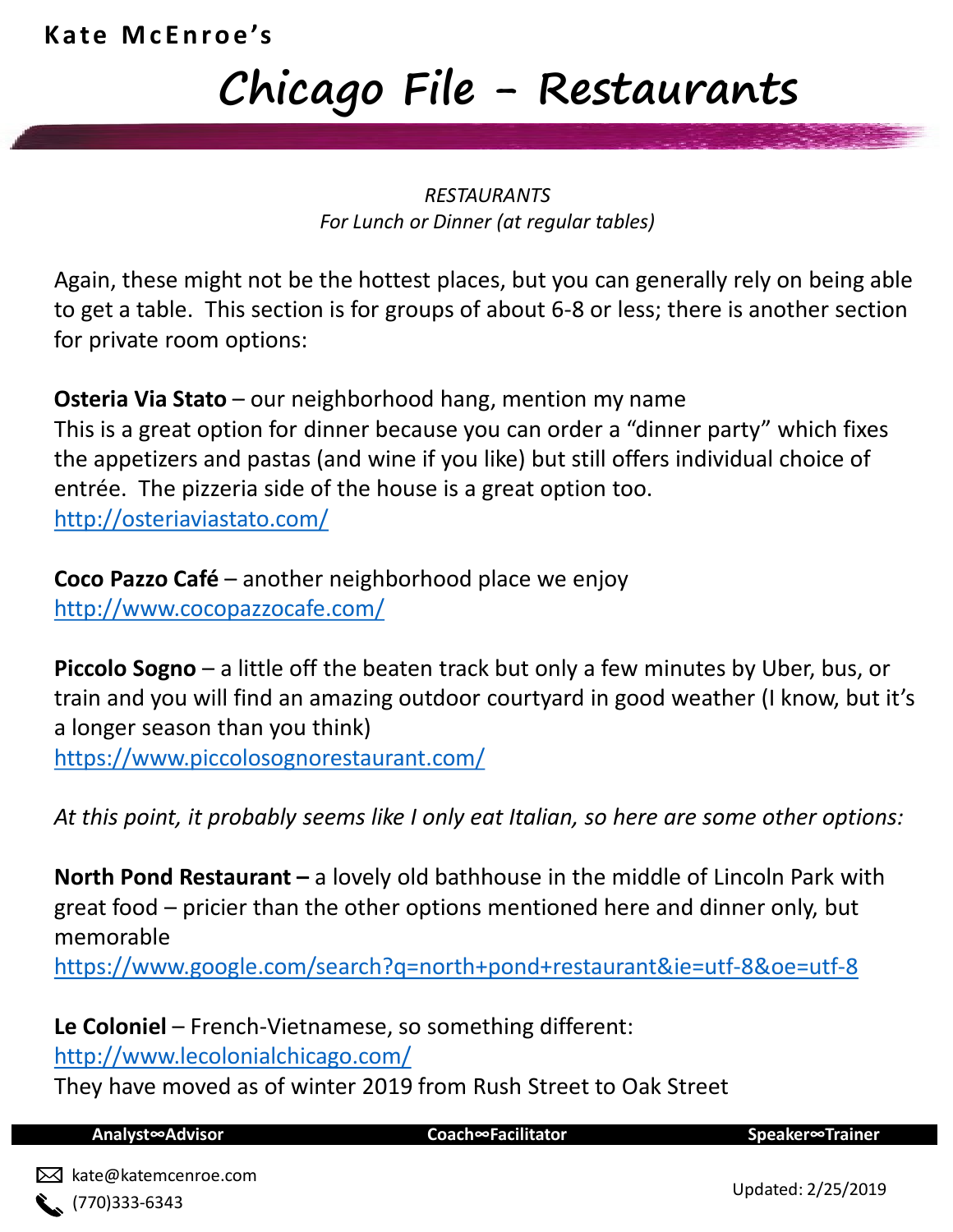## **Chicago File - Restaurants**

#### *RESTAURANTS For Lunch or Dinner (at regular tables)*

**Cafecito**– There are several locations of this great Cuban semi-fast casual (table service), but the one we go to is the Gold Coast location. Tough for more than four people.

<http://www.cafecitochicago.com/>

**Beatrix –** again, a few locations for breakfast or lunch, and on the health side but with enough non-kale and quinoa options to please most people. Lunch is busy – get a reservation. My personal neighborhood location is the Streeterville branch. <http://beatrixrestaurants.com/>